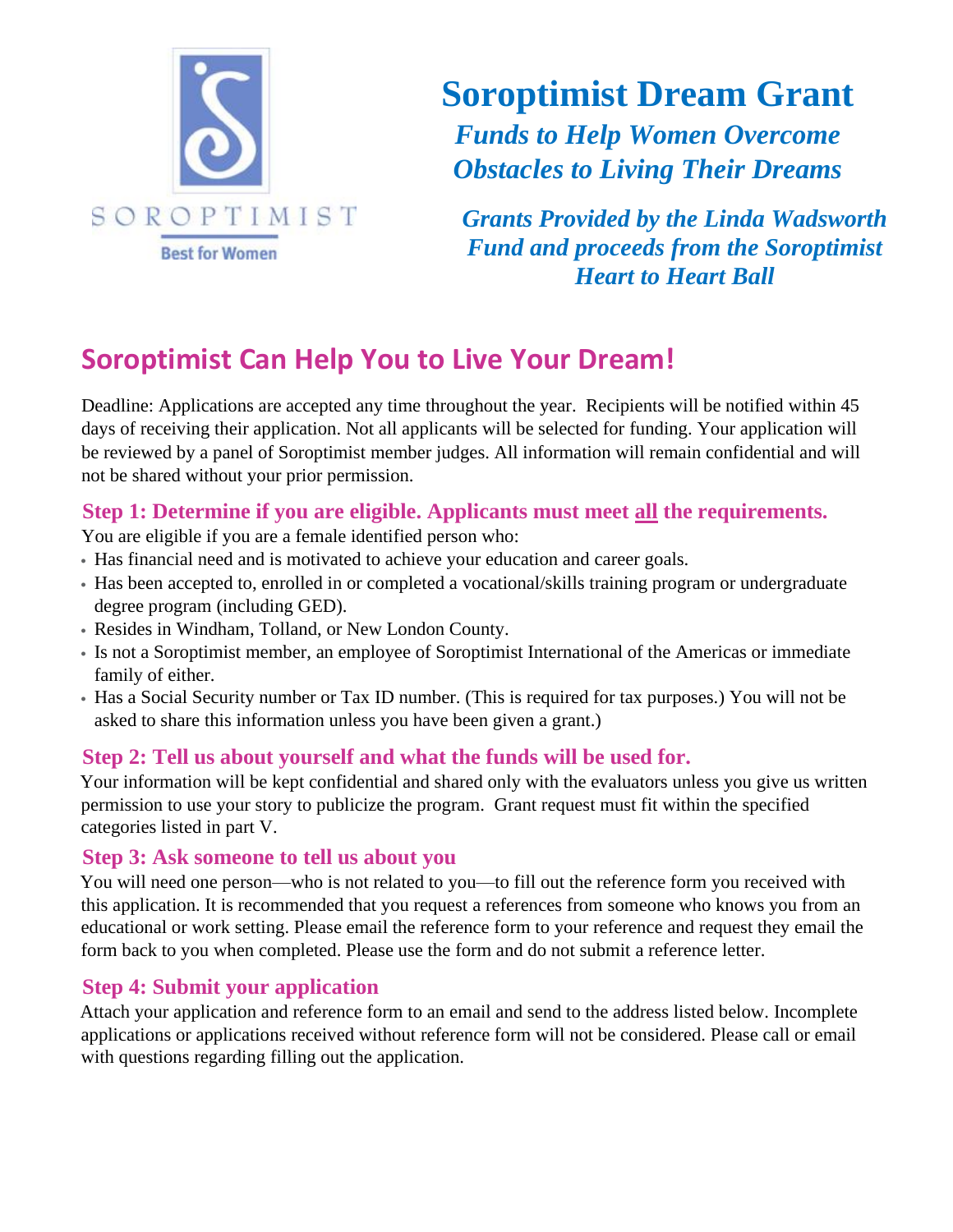# **Soroptimist Dream Grant Application**

| <b>Soroptimist International of Willimantic</b>                 |                                     |  |
|-----------------------------------------------------------------|-------------------------------------|--|
| <b>Kathy McCarthy</b><br><b>Contact:</b>                        |                                     |  |
| Telephone: 860-428-1771                                         | Email: siwllimantic@soroptimist.net |  |
| PO Box 485 Mansfield, CT 06250                                  |                                     |  |
| <b>Part I. Basic Information</b>                                |                                     |  |
| Name                                                            |                                     |  |
| Address:                                                        |                                     |  |
| Email:                                                          |                                     |  |
| Telephone:                                                      |                                     |  |
| Date of Birth:                                                  | <b>Marital Status:</b>              |  |
| Highest level of education achieved:                            | When completed:                     |  |
| Number of dependents you support (NOT including yourself):      |                                     |  |
| How are they related to you (children, spouse, parents, etc.?): |                                     |  |
| Ages (if they are children):                                    |                                     |  |

#### **Part II. What are your educational and career goals?**

A. What's the name of the school or training program you are attending or have been accepted to?

B. What are you studying? (example: CNA, BS Nursing, Cosmetology)

c. When will you complete your studies (month and year)? \_\_\_\_\_\_\_\_\_\_\_\_\_\_\_\_\_\_\_\_\_\_\_

\_\_\_\_\_\_\_\_\_\_\_\_\_\_\_\_\_\_\_\_\_\_\_\_\_\_\_\_\_\_\_\_\_\_\_\_\_\_\_\_\_\_\_\_\_\_\_\_\_\_\_\_\_\_\_\_\_\_\_\_\_\_\_\_\_\_\_\_\_\_\_\_\_\_\_\_\_\_\_\_\_

\_\_\_\_\_\_\_\_\_\_\_\_\_\_\_\_\_\_\_\_\_\_\_\_\_\_\_\_\_\_\_\_\_\_\_\_\_\_\_\_\_\_\_\_\_\_\_\_\_\_\_\_\_\_\_\_\_\_\_\_\_\_\_\_\_\_\_\_\_\_\_\_\_\_\_\_\_\_\_\_\_

D. Are you working while you are getting your education? (check one) YES NO

In 250 words or less, please tell us about your career goals, and give specifics about how your education and training supports these goals and how receiving this grant will assist in meeting these goals.

\_\_\_\_\_\_\_\_\_\_\_\_\_\_\_\_\_\_\_\_\_\_\_\_\_\_\_\_\_\_\_\_\_\_\_\_\_\_\_\_\_\_\_\_\_\_\_\_\_\_\_\_\_\_\_\_\_\_\_\_\_\_\_\_\_\_\_\_\_\_\_\_\_\_\_\_\_\_\_\_\_\_\_\_\_ \_\_\_\_\_\_\_\_\_\_\_\_\_\_\_\_\_\_\_\_\_\_\_\_\_\_\_\_\_\_\_\_\_\_\_\_\_\_\_\_\_\_\_\_\_\_\_\_\_\_\_\_\_\_\_\_\_\_\_\_\_\_\_\_\_\_\_\_\_\_\_\_\_\_\_\_\_\_\_\_\_\_\_\_\_ \_\_\_\_\_\_\_\_\_\_\_\_\_\_\_\_\_\_\_\_\_\_\_\_\_\_\_\_\_\_\_\_\_\_\_\_\_\_\_\_\_\_\_\_\_\_\_\_\_\_\_\_\_\_\_\_\_\_\_\_\_\_\_\_\_\_\_\_\_\_\_\_\_\_\_\_\_\_\_\_\_\_\_\_\_ \_\_\_\_\_\_\_\_\_\_\_\_\_\_\_\_\_\_\_\_\_\_\_\_\_\_\_\_\_\_\_\_\_\_\_\_\_\_\_\_\_\_\_\_\_\_\_\_\_\_\_\_\_\_\_\_\_\_\_\_\_\_\_\_\_\_\_\_\_\_\_\_\_\_\_\_\_\_\_\_\_\_\_\_\_ \_\_\_\_\_\_\_\_\_\_\_\_\_\_\_\_\_\_\_\_\_\_\_\_\_\_\_\_\_\_\_\_\_\_\_\_\_\_\_\_\_\_\_\_\_\_\_\_\_\_\_\_\_\_\_\_\_\_\_\_\_\_\_\_\_\_\_\_\_\_\_\_\_\_\_\_\_\_\_\_\_\_\_\_\_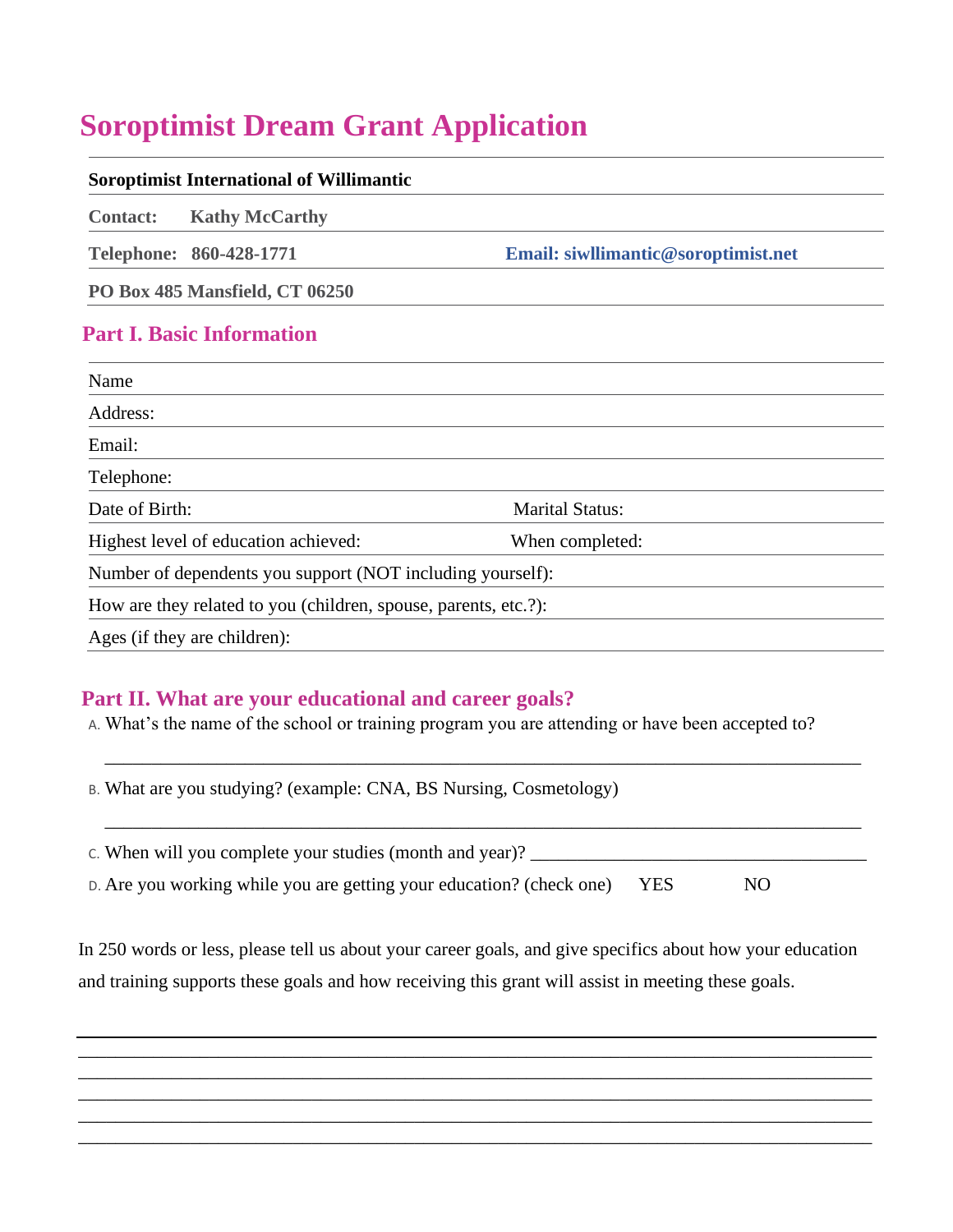# **Part III. Financial Information**

Grant recipients are chosen based on financial need. Please share information about your annual income and expenses.

**INCOME:** Please list your ANNUAL household income and savings (from the money you have left after taxes) in the chart below.

| Employment:                                                               |  |
|---------------------------------------------------------------------------|--|
| Government Assistance, Alimony, Child Support (including<br>food stamps): |  |
| Savings:                                                                  |  |
| Loans:                                                                    |  |
| Scholarships/Grants:                                                      |  |
| Other:                                                                    |  |
| <b>Total Income:</b>                                                      |  |

**EXPENSES**: Please list your ANNUAL household expenses in the space below.

| <b>Total Expenses:</b> |  |
|------------------------|--|
|------------------------|--|

# **Part IV. Budget (What funds will be used for. Be specific. Must fit one of the following categories.) Total funds must not exceed \$500**

*Checks will be made to the licensing and or testing organization.*

| <b>Licensing Fees:</b>                                   |  |
|----------------------------------------------------------|--|
| <b>Testing Fees:</b>                                     |  |
| <b>Tuition:</b>                                          |  |
| Transportation (bus passes, gas cards, etc. up to \$200) |  |
|                                                          |  |
|                                                          |  |
| <b>Total Grant Money Requested:</b>                      |  |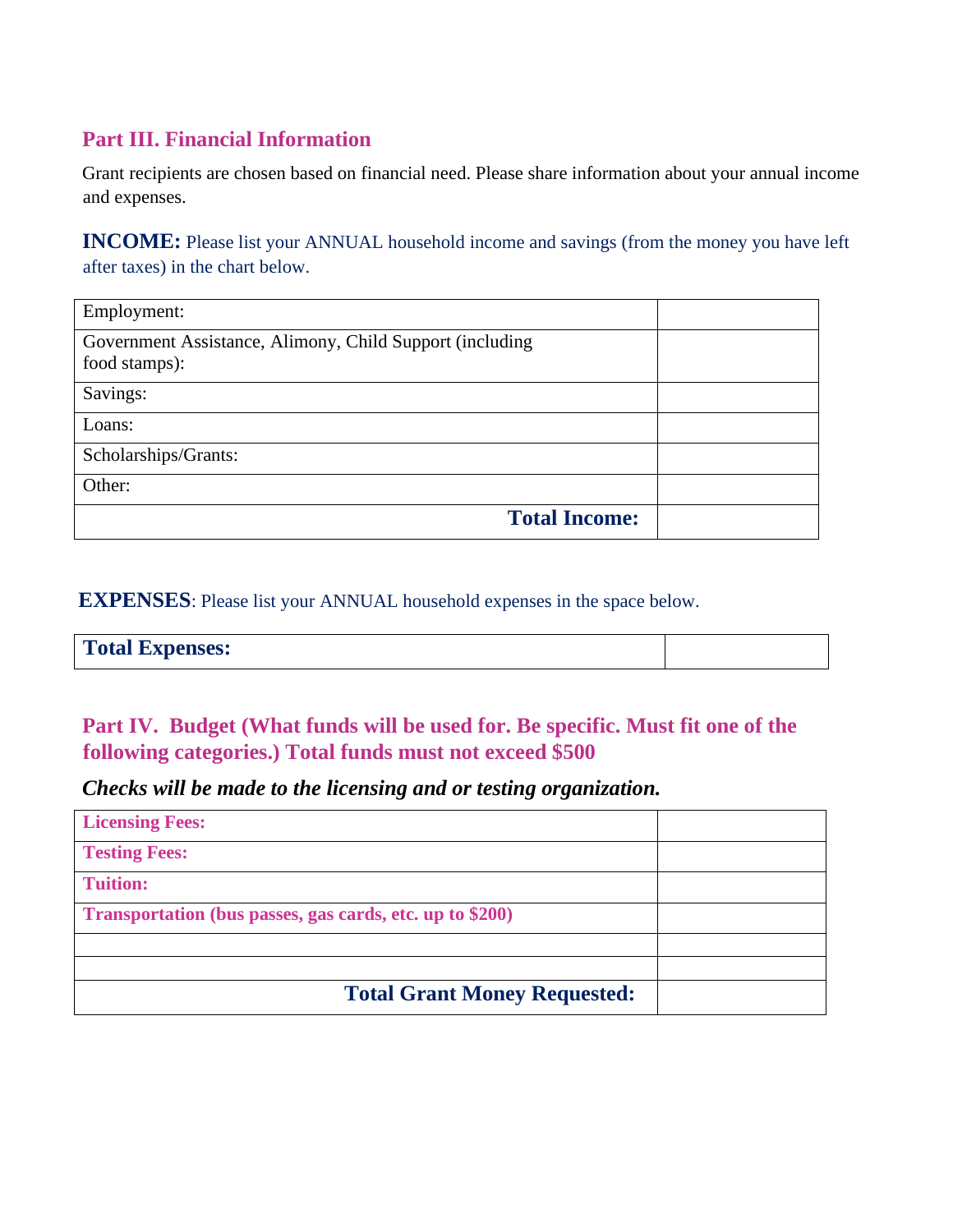# **Part VI. Agreement**

Please read the following information carefully. When you type your name below, you are agreeing to what you have read.

- I certify that all the information provided in this application is complete and accurate to the best of my knowledge. I will notify Soroptimist if there are any changes.
- I understand this award is not a scholarship and is therefore taxable for citizens of the United States.
- I understand that my application may be submitted electronically for evaluation.
- I understand that my application becomes the property of Soroptimist of Willimantic. The application will be considered confidential unless the applicant grants Soroptimist written permission to release personal information for the purpose of publicizing the award.

By typing your name below, you adhere to the above requirements.

#### **Signature of applicant Date Signed**

**Please Note:**

**If you are a woman who is head of household and enrolled in a certificate or undergraduate program, you may be eligible to apply for our Soroptimist Live Your Dream Award See application at soroptimistwillimantic.org**